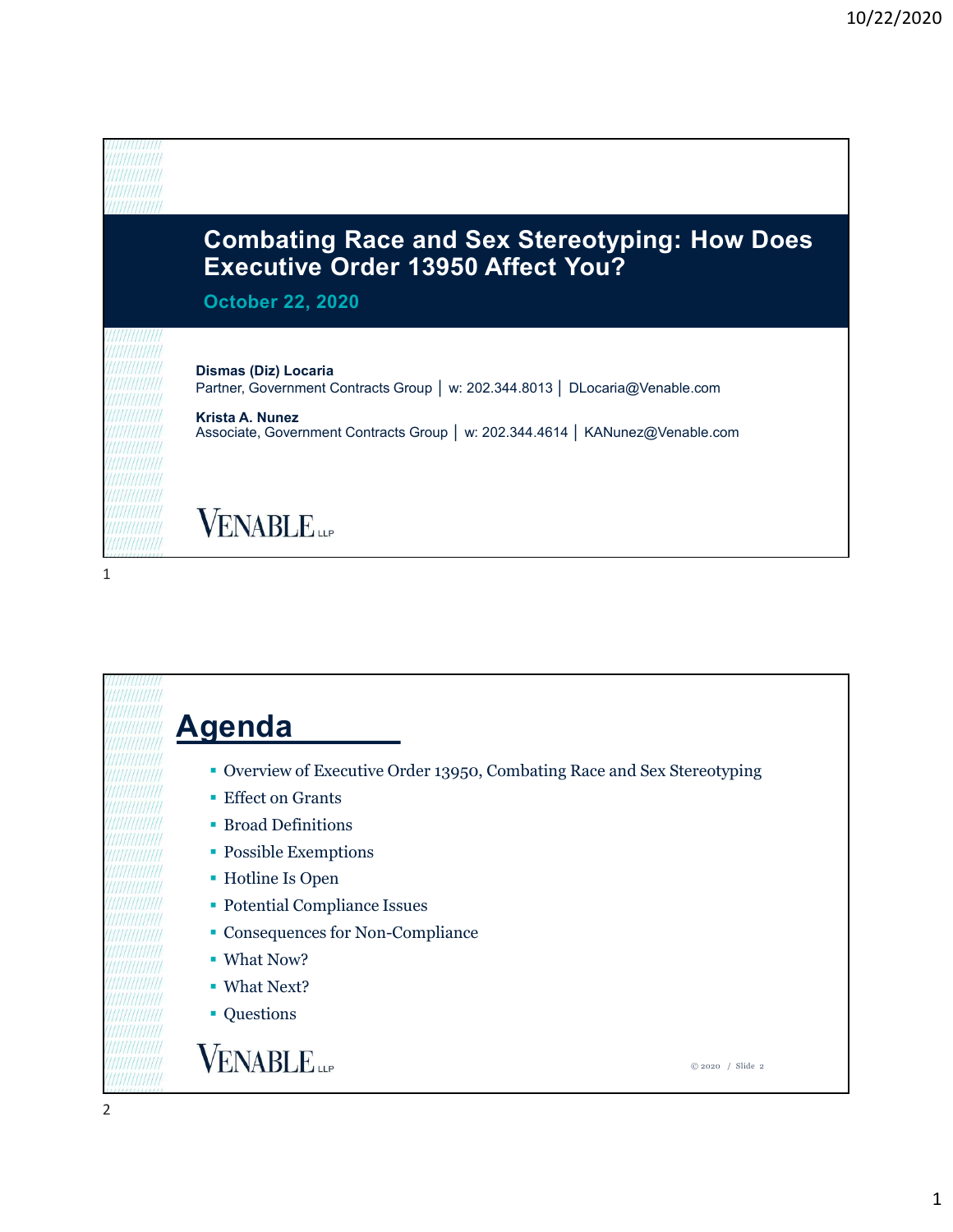

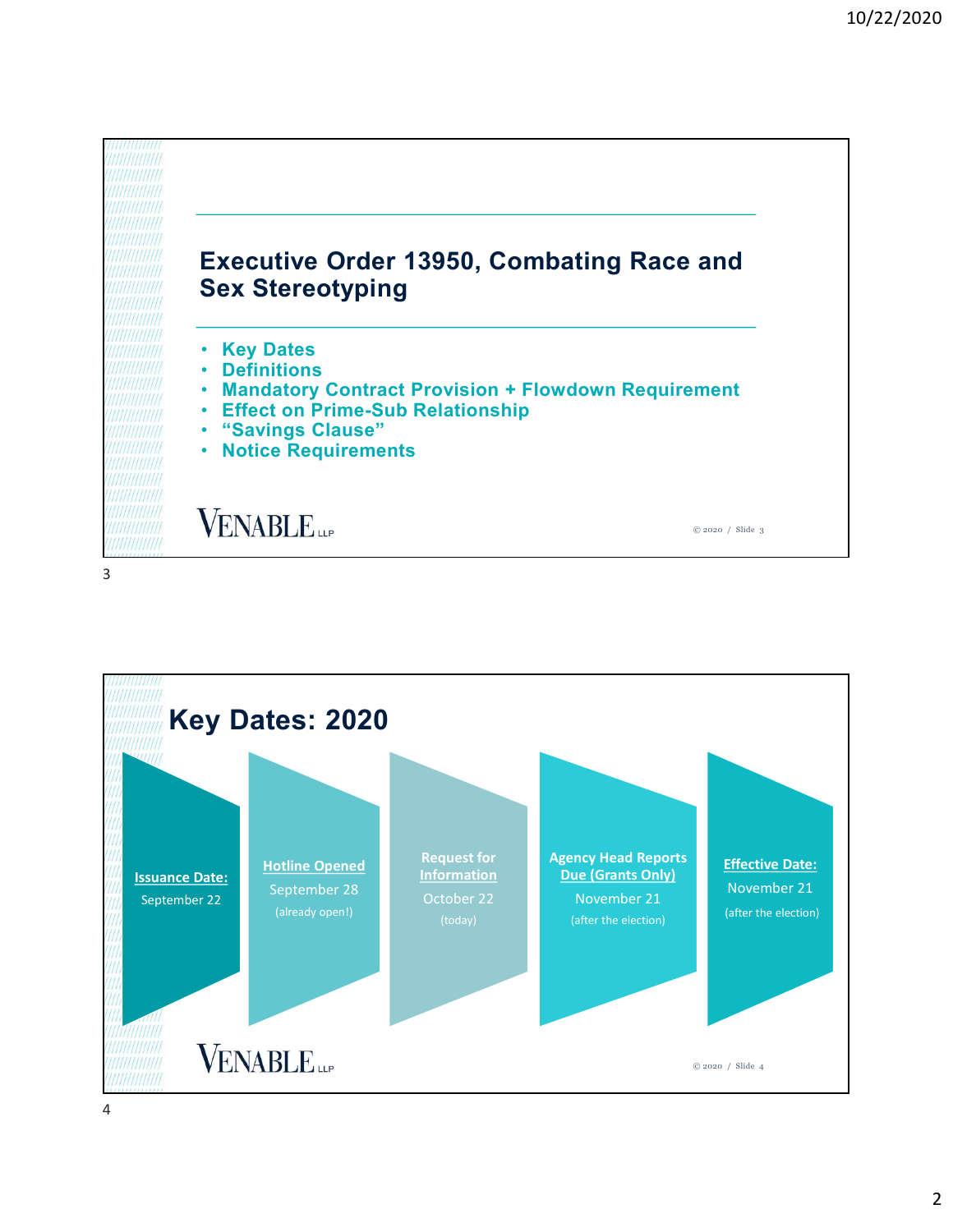|                             | <b>Definitions</b>                                                                                                                                                                                                                                                                                                                                                                                                                                                                                                                                                                                                                                                                                                                                                                                                                                                                                                                                                                                                                                                                                                                                                                                                                                                                     |
|-----------------------------|----------------------------------------------------------------------------------------------------------------------------------------------------------------------------------------------------------------------------------------------------------------------------------------------------------------------------------------------------------------------------------------------------------------------------------------------------------------------------------------------------------------------------------------------------------------------------------------------------------------------------------------------------------------------------------------------------------------------------------------------------------------------------------------------------------------------------------------------------------------------------------------------------------------------------------------------------------------------------------------------------------------------------------------------------------------------------------------------------------------------------------------------------------------------------------------------------------------------------------------------------------------------------------------|
| <b>Divisive</b><br>Concepts | Includes the following concepts:<br>(1) One race or sex is inherently superior to another race or sex;<br>(2) The United States is fundamentally racist or sexist;<br>(3) An individual, by virtue of his or her race or sex, is inherently racist, sexist, or oppressive,<br>whether consciously or unconsciously;<br>(4) An individual should be discriminated against or receive adverse treatment solely or<br>partly because of his or her race or sex;<br>(5) Members of one race or sex cannot and should not attempt to treat others without<br>respect to race or sex;<br>(6) An individual's moral character is necessarily determined by his or her race or sex;<br>(7) An individual, by virtue of his or her race or sex, bears responsibility for actions<br>committed in the past by other members of the same race or sex;<br>(8) Any individual should feel discomfort, guilt, anguish, or any other form of psychological<br>distress on account of his or her race or sex; or<br>(9) Meritocracy or traits such as a hard work ethic are racist or sexist, or were created by a<br>particular race to oppress another race. The term "divisive concepts" also includes any<br>other form of race or sex stereotyping or any other form of race or sex scapegoating. |
|                             | <b>VABLE</b><br>© 2020 / Slide 5                                                                                                                                                                                                                                                                                                                                                                                                                                                                                                                                                                                                                                                                                                                                                                                                                                                                                                                                                                                                                                                                                                                                                                                                                                                       |

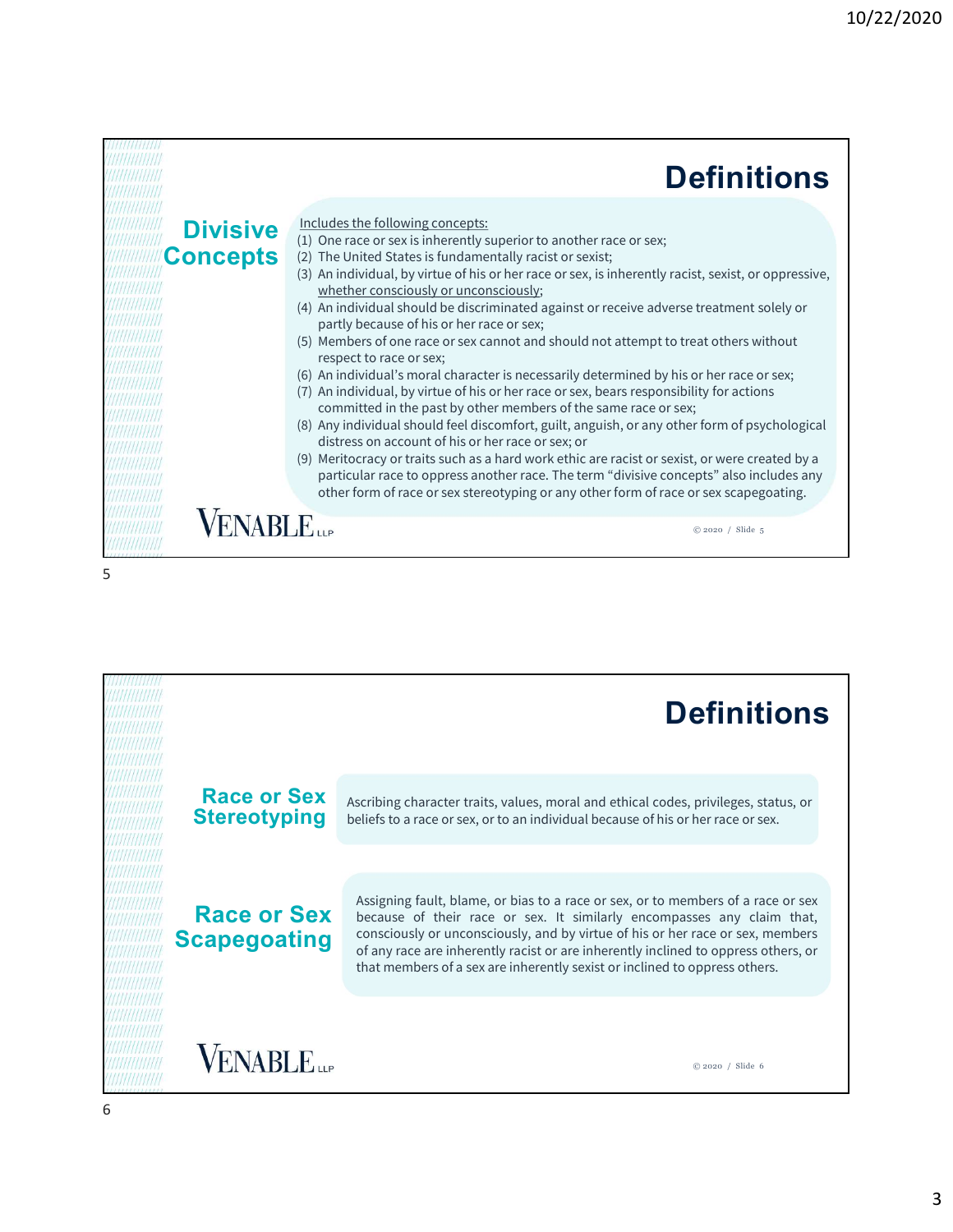

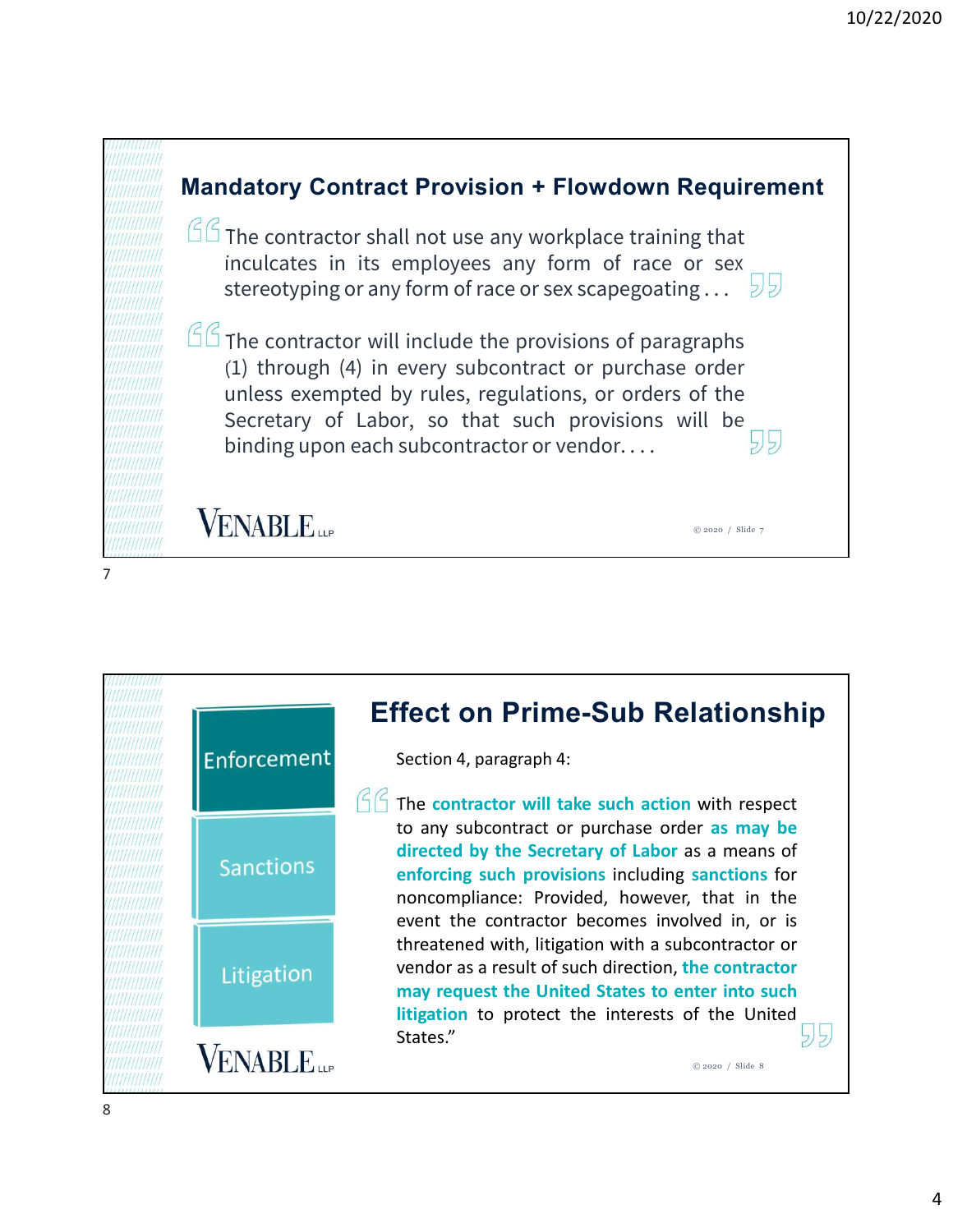## "Savings Clause"

**Example 19 10**<br> **This order does not prevent of the set of the control of the control of the set of the control of the consistent with recent statements and event of the Secretary of Labor, who coined the below paragraph Example 5 (1998)**<br> **Example 5 (1998)**<br> **Example 5 (1998)**<br> **CALCE CONDIBATE:**<br> **Example 10 (1999)**<br> **Example 10 (1999)**<br> **Example 10 (1999)**<br> **Example 10 (1999)**<br> **Example 10 (1999)**<br> **Example 10 (1999)**<br> **Example 10 (19** Uniformed Services, or contractors **from 10.12000 11.12000**<br> **from Allied Science 3.1200**, the Department of Labor, through the Office of Federal Contract Compliance Programs (OFCCP), issued a new FAQ page, consistent with recent statements made by the Sec **Example 18 Clause Clause Clause Clause Clause Clause Clause Clause Controllation**<br> **Saving Clause Controllation** (OFCCP), issued a new FAQ page,<br>
Federal Contract Compliance Programs (OFCCP), issued a new FAQ page,<br>
cons **"Savings Clause"**<br> **(Savings Clause)**<br> **(Savings Clause)**<br> **(Saving Clause)**<br> **(Saving Clause)**<br> **(Saving Clause)**<br> **(Saving Clause)**<br> **(Section 10, paragraph (a)**<br> **(Section 10, paragraph (a)**<br> **(Section 10, paragraph ( "Savings Clause"**<br>
On **October 7, 2020**, the Department of Labor, through the Office of<br>
Federal Contract Compliance Programs (OFCCP), issued a new FAQ page,<br>
consistent with recent statements made by the Secretary of La 10/22/2020<br> **Savings Clause"**<br>
On **october 7, 2020**, the Department of Labor, through the Office of<br>
Federal Contract Compliance Programs (OFCCP), issued a new FAQ page,<br>
consistent with recent statements made by the Secre 10/22/2020<br> **Savings Clause**<br> **Savings Clause**<br> **Contract Compliance Programs (OFCCP), issued a new FAQ page,**<br> **Contract Compliance Programs (OFCCP), issued a new FAQ page,**<br> **Contract Compliance Programs (OFCCP), issued Consistent Secretary of Labor**<br> **Consider Secretary Secretary of Labor**, through the Office of<br> **Consistent Consilience Programs (OFCCP)**, issued a new FAQ page,<br> **Consistent with recent statements made by the Secretary** 10/22/2020<br> **Savings Clause**"<br>
On **october 7, 2020**, the Department of Labor, through the Office of<br>
Federal Contract Compliance Programs (OFCCP), issued a new FAQ page,<br>
consistent with recent statements made by the Secre

## Section 10, paragraph (a) Section 10, paragraph (b)

9

10/22/2020<br>
of Labor, through the Office of<br>
OFCCP), issued a new FAQ page,<br>
by the Secretary of Labor, who<br>
is Clause."<br>
Section 10, paragraph (b)<br>
Nothing in this order shall be<br>
construed to prohibit discussing, as<br>
par 10/22/2020<br>
of Labor, through the Office of<br>
OFCCP), issued a new FAQ page,<br>
by the Secretary of Labor, who<br>
s Clause."<br>
Section 10, paragraph (b)<br>
Nothing in this order shall be<br>
construed to prohibit discussing, as<br>
part 10/22/2020<br>
of Labor, through the Office of<br>
OFCCP), issued a new FAQ page,<br>
by the Secretary of Labor, who<br>
is Clause."<br> **Section 10, paragraph (b)**<br>
Nothing in this order shall be<br>
construed to prohibit discussing, as<br> 10/22/2020<br>
of Labor, through the Office of<br>
OFCCP), issued a new FAQ page,<br>
by the Secretary of Labor, who<br>
is Clause."<br>
Section 10, paragraph (b)<br>
Nothing in this order shall be<br>
construed to prohibit discussing, as<br>
par of Labor, through the Office of<br>OFCCP), issued a new FAQ page,<br>by the Secretary of Labor, who<br>sp Clause."<br>Section 10, paragraph (b)<br>Nothing in this order shall be<br>construed to prohibit discussing, as<br>part of a larger cour of Labor, through the Office of<br>OFCCP), issued a new FAQ page,<br>by the Secretary of Labor, who<br>s Clause."<br>**Section 10, paragraph (b)**<br>Nothing in this order shall be<br>construed to prohibit discussing, as<br>part of a larger cou endorsement. Uniformed Services, or contractors<br>
function promoting racial, cultural, or<br>
density or inclusiveness,<br>
thisted in section 2(a) of this order in<br>
provided such efforts are consistent<br>
with the requirements of this order.<br>

© 2020 / Slide 9

# Notice Requirements

## Sent to Whom?

From pronoting radial, cultural, or<br>
from provided such critical of this of the divisive concepts<br>
provided such efforts are consistent<br>
provided such efforts are consistent<br>
with the requirements of this order.<br>
<br> **SENAB** Final diversity or inclusiveness,<br>
with the requirements of this order and objective manner and without<br>
with the requirements of this order.<br>
with the requirements of this order.<br>
with the requirements of this order.<br>
<br> provided such efforts are consistent<br>
an objective manner and without<br>
with the requirements of this order.<br>
<br> **Notice Requirements**<br>
<br> **Sent to Whom?**<br>
<br>
Notice to labor unions or representative<br>
of workers with which the

- Contractors must post copies of the **CONSERVIER CONSERVIER CONSUMERTS**<br> **CONSERVIER CONSUMERTS**<br> **CONSUMERTS**<br> **CONSUMERTS**<br> **CONSUMERTS**<br> **CONSUMERTS**<br> **CONSUMERTS**<br> **CONSUMERTS**<br> **CONSUMERTS**<br> **CONSUMERTS**<br> **CONSUMERTS**<br> **CONSUMERTS**<br> **CONSUMERTS**<br> **CONSUM CONSET ACTES AND THE CONSET CONSET AND ACTLA CONSET (SUBSCREEN SURFACE)**<br>
to labor unions or representative<br>
decise with which the contract or a difference of the agency contracting<br>
ective bargaining agreement or<br>
contra employment. The Requirements<br>
to Whom?<br>
to Whom?<br>
to the contractive become<br>
the contractor has<br>
the contractor has<br>
expaining agreement or<br>
contractor understanding.<br>
the single of Motice<br>
Posting of Notice<br>
For website requirement?<br>
- 

## Content of Notice

- officer.
- or a magneton of Motice<br>
ernotion, the divisive concepts<br>
ed in section 2(a) of this order in<br>
objective manner and without<br>
orsement.<br>  $\bigcirc$ <br>  $\bigcirc$ <br>  $\bigcirc$ <br>  $\bigcirc$ <br>  $\bigcirc$ <br>  $\bigcirc$ <br>  $\bigcirc$ <br>  $\bigcirc$ <br>  $\bigcirc$ <br>  $\bigcirc$ <br>  $\bigcirc$ <br>  $\bigcirc$ <br> Advises the labor union or workers' represent.<br>
Screen of Notice<br>
Provided by the agency contracting<br>
officer.<br>
Advises the labor union or workers'<br>
representative of the contractor's<br>
commitments under the Executive<br>
Order. **Content of Notice**<br>
Content of Notice<br>
Provided by the agency contracting<br>
officer.<br>
Advises the labor union or workers'<br>
representative of the contractor's<br>
commitments under the Executive<br>
Order. Order. **Posting of Notice** commitments under the Executive order.

© 2020 / Slide 10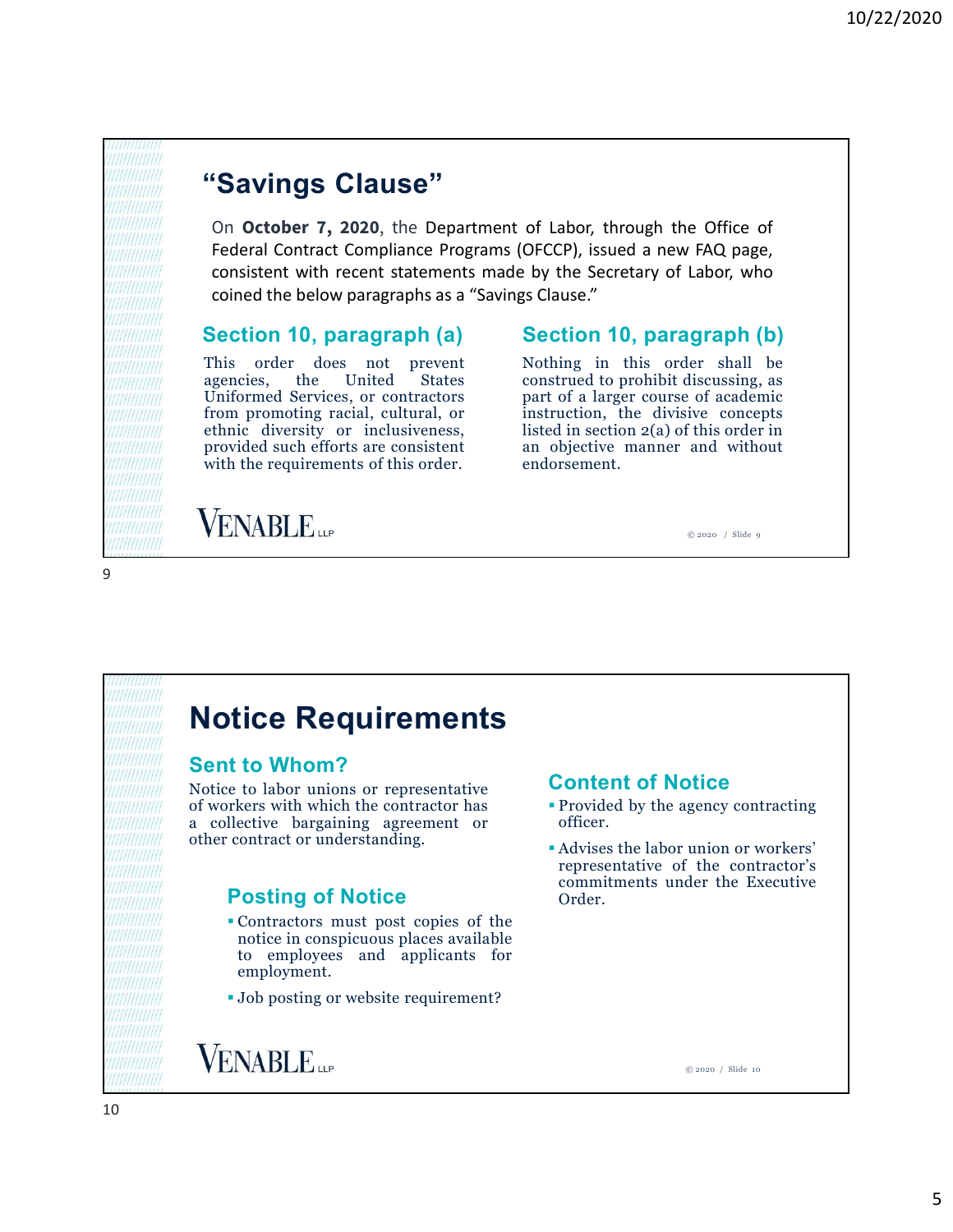

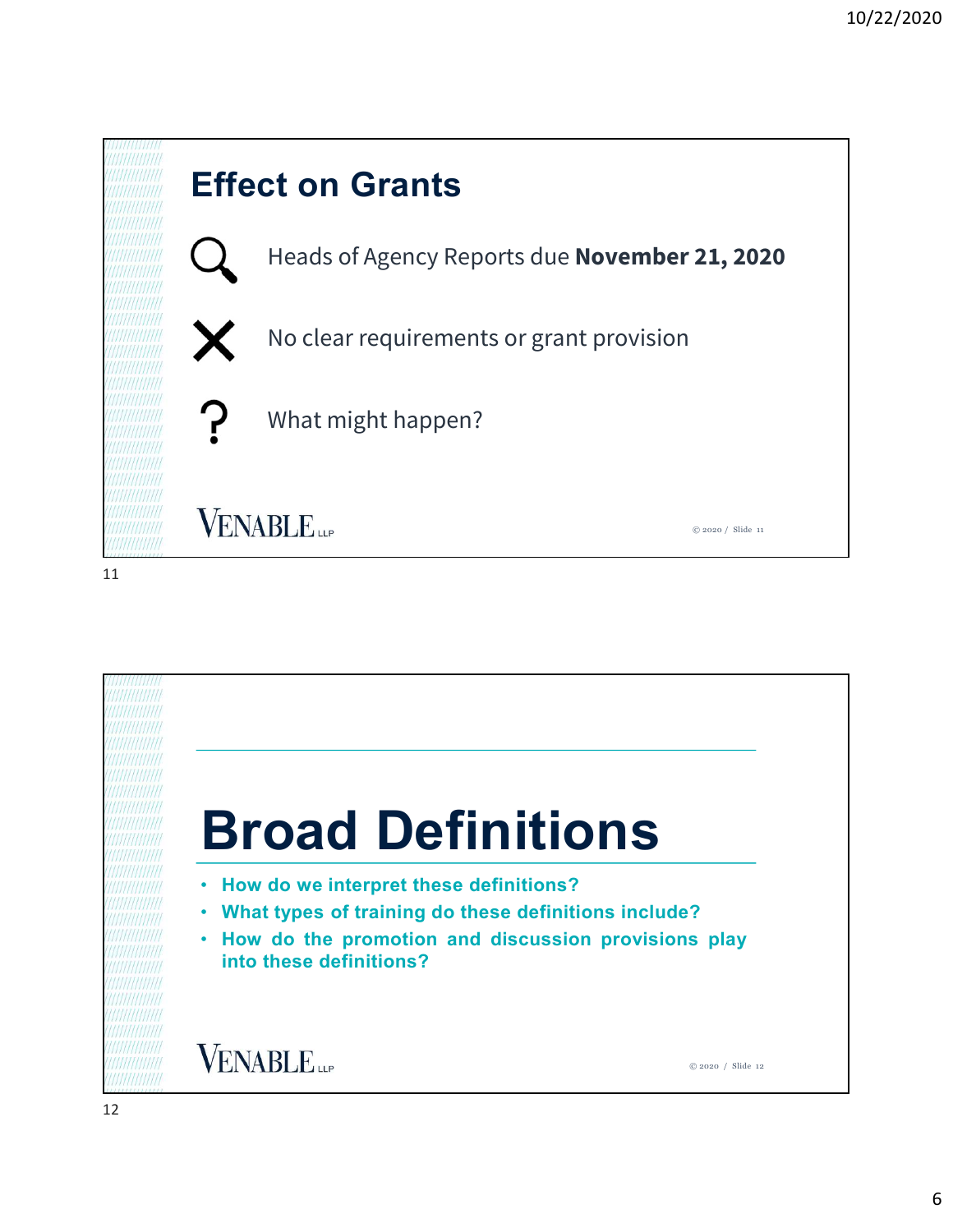

– Subcontractors that fall below a specified tier;<br>
− Standard commercial supplies or raw materials; and<br>
− Certain contractor facilities that are entirely separate and distinct<br>
from those used in the performance of a For Standard commercial supplies or raw materials; and<br>
− Certain contractor facilities that are entirely separate and distinct<br>
from those used in the performance of a Federal contract.<br>
■<br>
■<br>
■<br>
■<br>
■<br>
■<br>
■<br>
■<br>
<br>
<br>
<br>
<br> • Overseen by the Department of Audities that are entirely separate and distinct<br>from those used in the performance of a Federal contract.<br><br>
• Complaints received can result in investigations of federal contractors.<br>
• Com and subcontractors.<br>
• Conseptember 28 2020, both a hottine and an email address were<br>
• Overseen by the Department of Labor, through the OFCCP.<br>
• Complaints received can result in investigations of federal contractors<br>
• • On September 28 2020, both a hotline and an email address were<br>opened to "combat race and sex stereotyping by federal contractors."<br>• Overseen by the Department of Labor, through the OFCCP.<br>• Complaints received can resu 11246 (Equal Employment Opportunity) before non-solutionary of the same of the space of the Department of Labor, through the OFCCP.<br>
Complaints received can result in investigations of federal contractors."<br>
Complaints rec Hotline Is Open materials. **VENABLE** © 2020 / Slide 14 14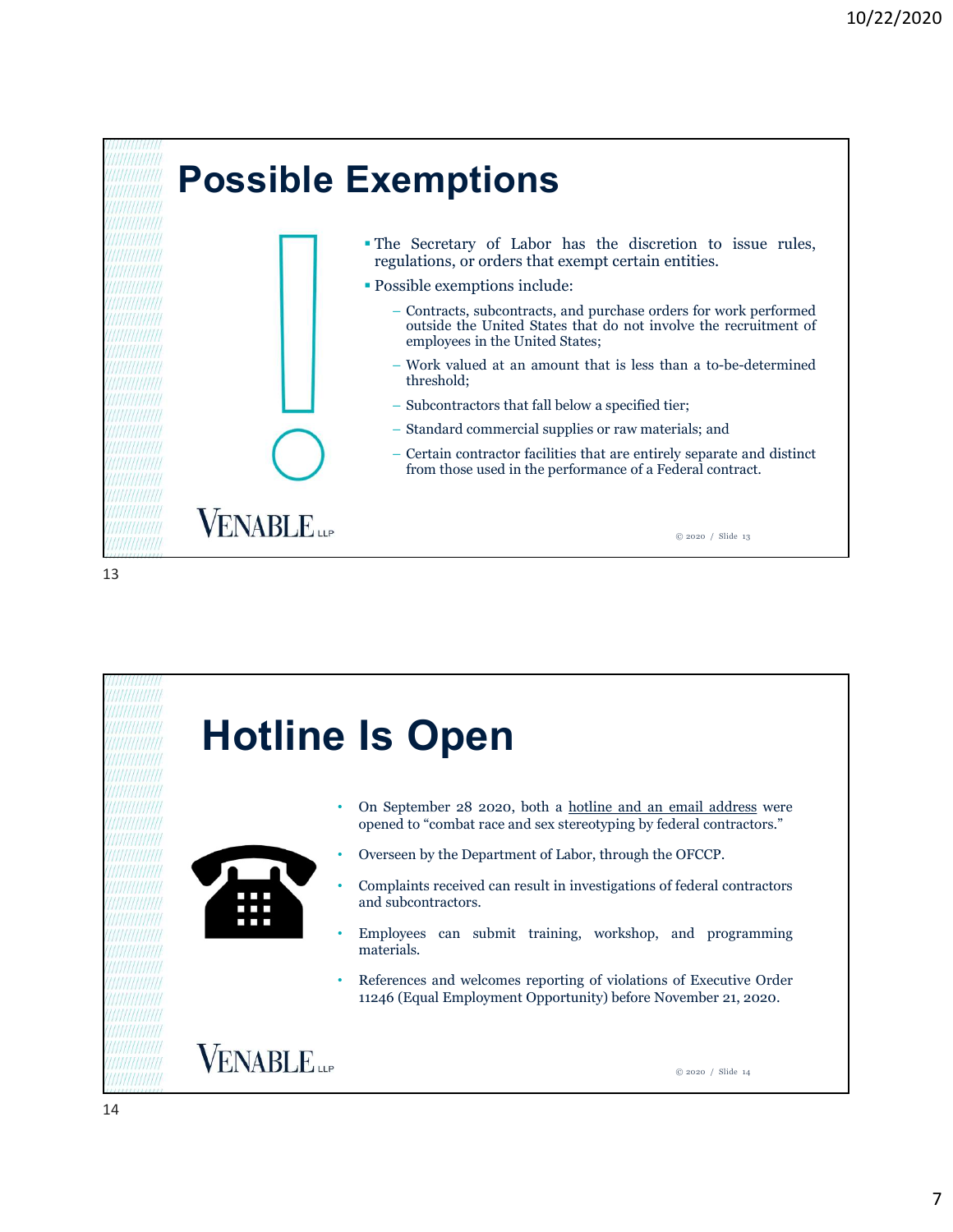

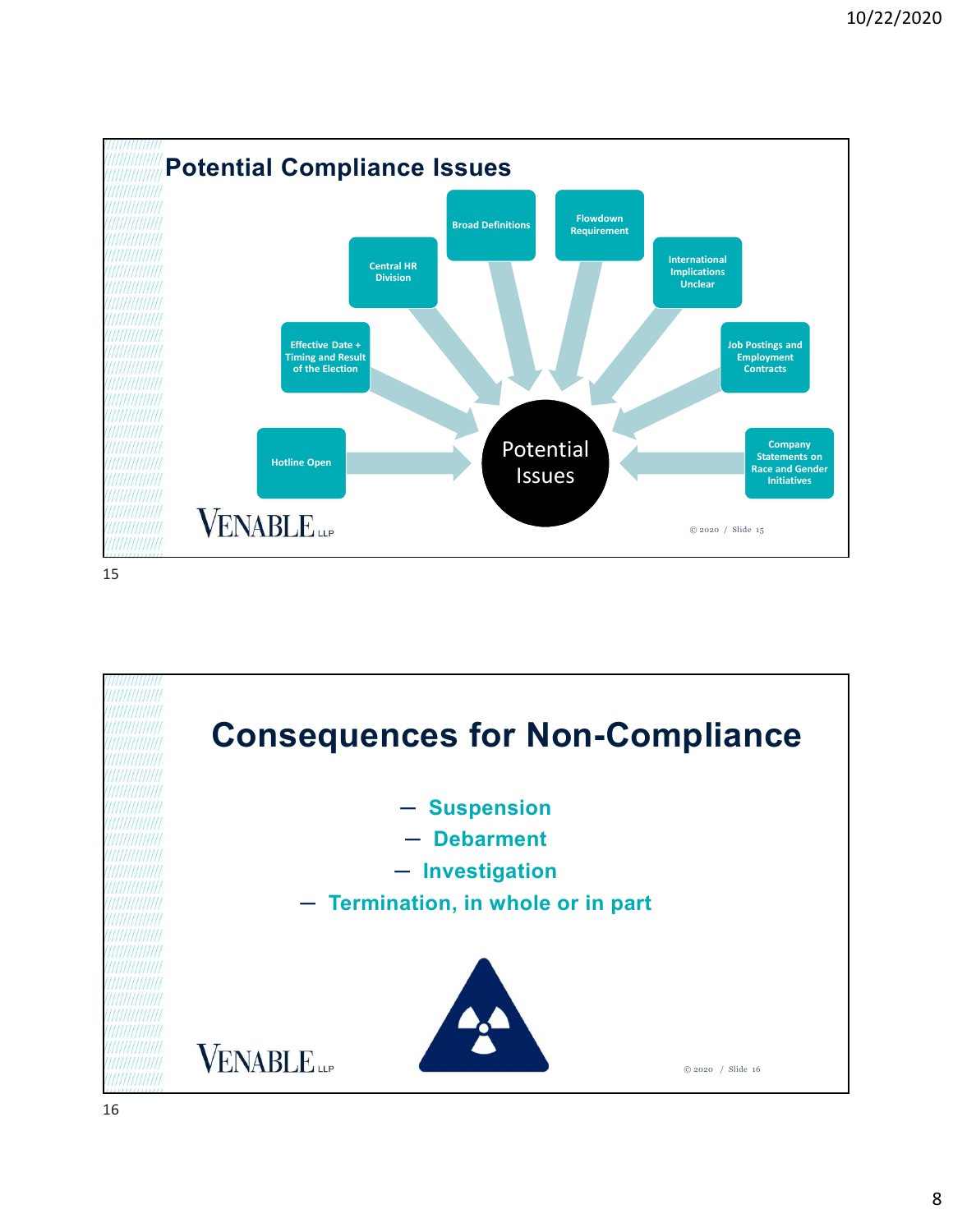